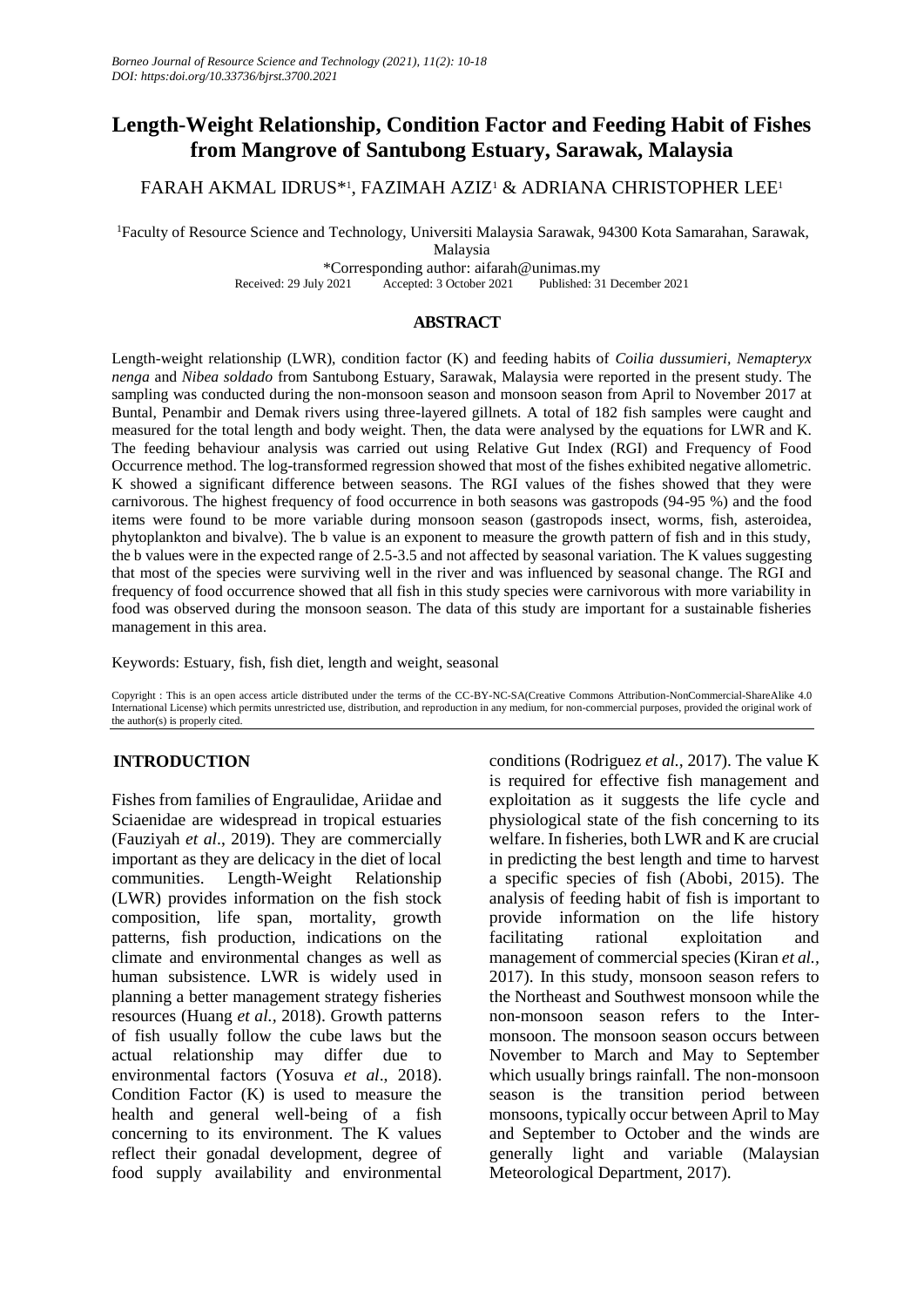Coastal rivers and estuaries are known as productive ecosystems for fisheries resources worldwide and the turbid water of these ecosystems provides abundant food for juvenile fishes (Siddik *et al*., 2016). Santubong Estuary is a mangrove area which is near to an industrial park and human settlement. This area shows high productivity and it has the highest wintering population of water birds in Malaysia (Sarawak Forestry, 2017). Up to this date, there has been no evaluation on LWR, K and feeding behaviours in relation to seasons conducted in Santubong Estuary which is one a tropical mangrove area in Sarawak. Most of the previous studies (Kamal *et al*., 2017; Mahapatra *et al.,* 2015; Ya *et al*., 2015) done on these fish species mainly focused on the study of LWR without conducting the study on K and their feeding habits. These studies are essential to be performed together because they can act as baseline data that can be useful for resource management and provide insights into the growth pattern and well-being of the fish species. The main research question is whether there is any seasonal variation in these fish species. Thus, this study was conducted to examine seasonal LWR and K of three fish

species namely *Coilia dussumieri, Nemapteryx nenga* and *Nibea soldado* from Santubong Estuary, Sarawak in accordance to their feeding behaviours.

## **MATERIALS & METHODS**

## **Description of the Study area**

This study was carried out in Santubong Estuary, Sarawak. The location is situated at the North East of Kuching, the capital city of Sarawak. It opens into the South China Sea through the Buntal Esplanade which is one of the openings for the entire basin. Three rivers involved in this study were the Buntal, Penambir and Demak Rivers. These rivers serve as an important means of transportation, food source and aquaculture site for the locals. This area is nearby to Demak Laut Industrial Park that has more factories being set up. The primary occupation of the villagers in this area were fishermen. The coordinates for the sampling stations were 01°41'49.38' N, 110°22'20.04" E (Buntal River), 01°39'44.28" N, 110°22'58.62" E (Penambir River) and 01°35'51.30" N, 110°23'34.08" E (Demak River) (Figure 1).



**Figure 1**. The map on the left shows the location of Santubong Estuary which situated in between Santubong Peninsula and Bako of Kuching, Malaysia, while the map on the right shows the Santubong Estuary with the selected stations (Buntal, Penambir and Demak)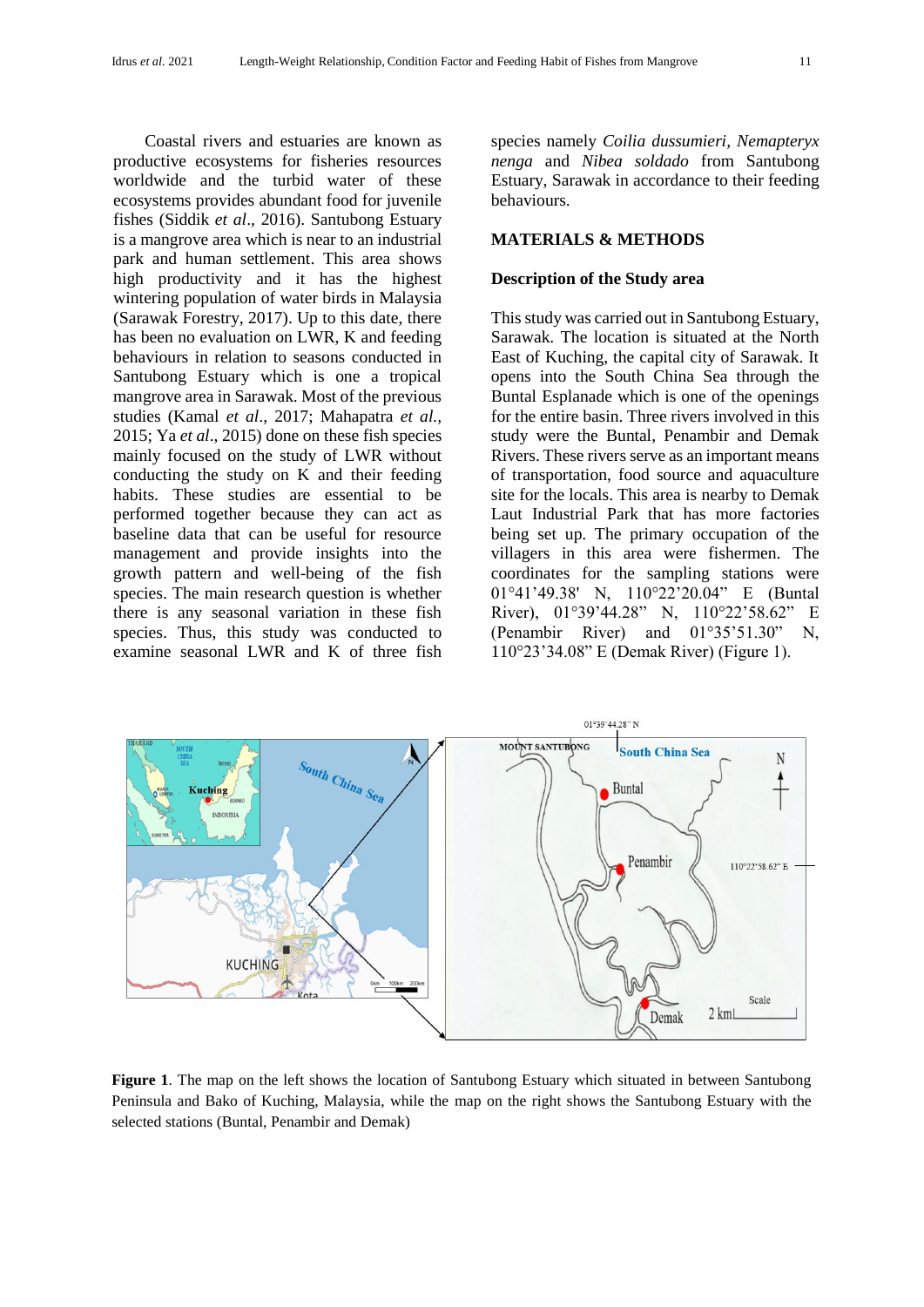#### **Fish sampling**

The sampling trips were conducted six times during non-monsoon season (1 April 2017, 2 April 2017 and 4 April 2017) and monsoon season (16 July 2017, 4 November 2017 and 21 November 2017). Three sets of three-layered gillnets (3.81 - 12.7 cm mesh sizes) were deployed at each sampling station. The threelayered gillnets were set in the morning and the catch was collected after 6 hours in the afternoon. Fishes captured were identified based on Froese and Pauly (2020a, 2020b, 2020c). The total length (TL) of each fish was measured from the tip of the snout to the extended tip of the caudal fin using a measuring board and the weight (W) was measured using an electronic balance (Shimadzu, TX3202L).

#### **Length-weight relationship**

The growth pattern (*b*) of the LWR was estimated using Equation (1) (Kahraman *et al.,* 2014) and the expression of the relationship was represented with Equation (2):

$$
W = aL^b \tag{1}
$$

$$
Log W = b \log L + \log a \quad (2)
$$

Where:

W = the weight of the fish  $(g)$ ,  $L =$  the total length of the fish (cm)  $a =$  exponent describing the rate of change of weight with length  $b$  = weight at unit length

#### **Condition factor**

The condition factor for each fish species was calculated using Fulton condition factor (K) equation (Equation 3) (Kamelan *et al*., 2014):

$$
K = 100W/L^3 \tag{3}
$$

Where:

 $K =$  condition factor  $W =$  the weight of the fish (g)  $L =$  the standard length of the fish in (cm)  $100 =$  factor in bringing the value of K near unity

#### **Gut content analysis**

The gut content was dissected and preserved in 10 % formalin and observed under both compound and stereo microscopes. The gut contents were analysed based on the relative gut index (RGI) method. The RGI is the percentage ratio of total gut length against the standard length (SL) of the fish (Equation 4) (Steinberg, 2018):

$$
RGI = (X/Y) \times 100\,\%
$$
 (4)

Where:

 $X =$  total gut length of fish (cm)  $Y =$  standard length of fish (cm)

The frequency of occurrence was expressed as the percentage of the occurrence of a particular prey item against the total number of fish examined with food in the stomach (Equation 5) (Sagar *et al*., 2018):

% Frequency of occurrence, 
$$
Oi = (Ji/P)x 100%
$$
 (5)

Where:

 $J*i*$  = the number of fish where prey occurs  $P =$  the total number of fish examined with food in the stomach

#### **Statistical Methods**

Analysis of variance (ANOVA) was used to determine if there was a significant difference in the mean of *b* and K of the fish species between seasons. The Student's t–test was performed to confirm whether the LWR was significantly different from the theoretical value of '3' and whether the LWR differed between seasons. The regression coefficient was used to determine the degree of correlation between the variables. All statistical analysis was done using SPSS (Version 24) and Microsoft Office Excel software (Version 2016).

# **RESULTS**

**Length-Weight Relationship (LWR) and Condition Factor (K)**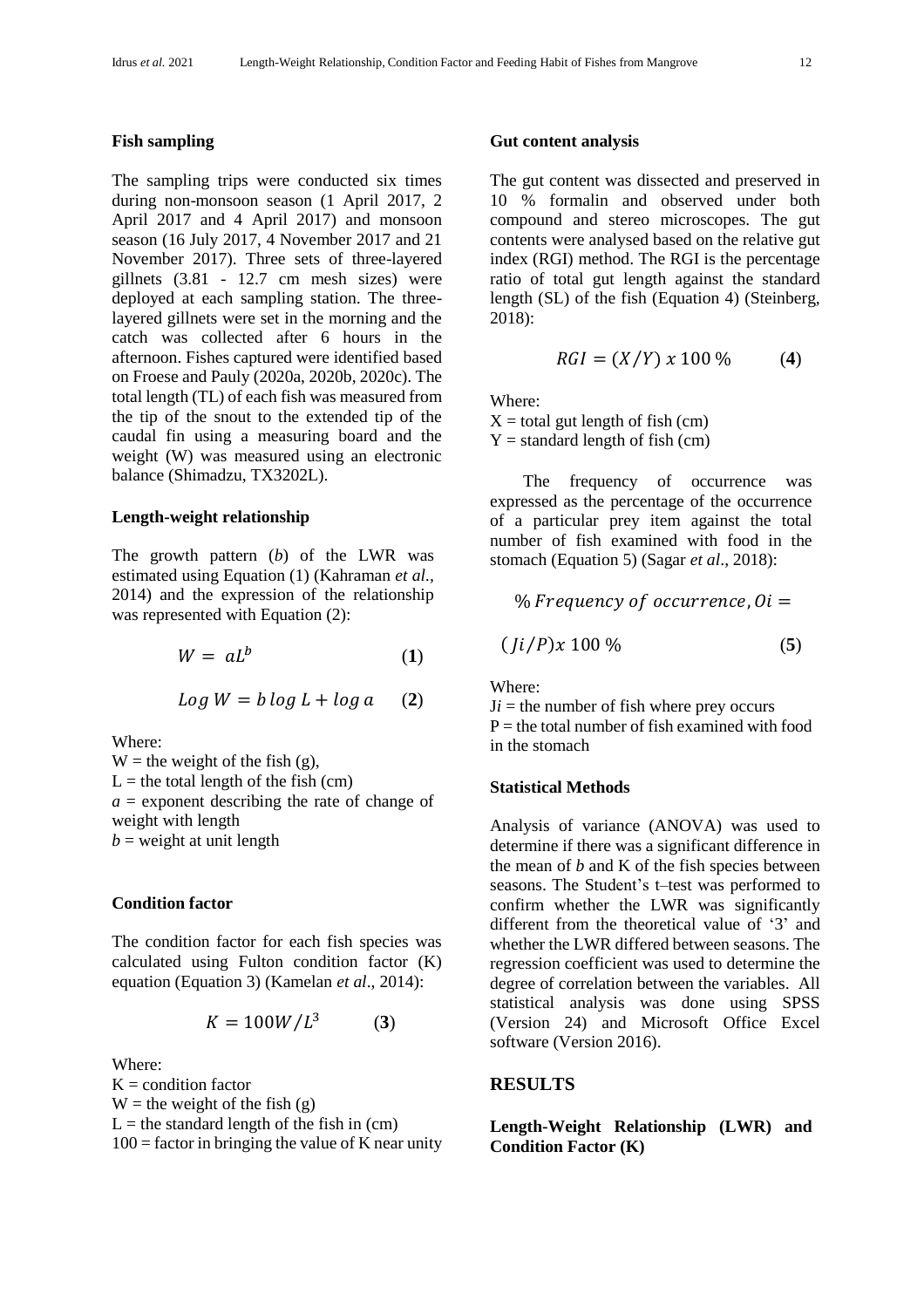A total of 182 fish samples of three species were collected during the non-monsoon and monsoon seasons. The *b* values were 2.57 for *N. nenga*, 2.67 for *C. dussumieri* and 3.21 for *N. soldado* during the non-monsoon season. While the *b* values for monsoon season were 2.67 for *N. nenga*), 2.91 for *C. dussumieri* and 2.94 for *N. soldado* (Table 1). The mean K values of the fish species studied were ranged from  $0.43 \pm 0.14$  (*C*. *dussumieri*) to 1.15 ± 0.20 (*N. soldado*) during the non-monsoon season. The mean K values during monsoon season were ranged from  $0.39 \pm$ 0.06 (*C. dussumieri*) to 1.04 ± 0.16 (*N. soldado*) (Table 1).

The regression coefficient, r<sup>2</sup> varied from 0.77 for *C. dussumieri* to 0.91 for *N. nenga*

during non-monsoon season and from 0.88 for *N. nenga* to 0.98 for *C. dussumieri* during monsoon season. The  $r^2$  of the fish species in this study was high  $(r^2 \geq 0.7)$  during both seasons indicating a proportional increase in weight and length (Figure 2).

## **Feeding Habits**

In Table 2, the feeding habit of all fish species was found to be carnivorous in both seasons based on their RGI values. The RGI of *C. dussumieri* was ranged from 47.22 to 49.83, the RGI of *N. nenga* was ranged from 135.00-196.80 and the RGI of *N. soldado* was ranged from 81.61 to 88.68.

**Table 1**. Length-weight relationship and condition factor of fishes in Santubong Estuary during the non-monsoon and monsoon seasons.

| Season                                 | <b>Species</b> | N   | $TL$ (cm)        | BW(g)             | b    | K                |
|----------------------------------------|----------------|-----|------------------|-------------------|------|------------------|
| Non-monsoon                            | C. dussumieri  | 113 | $9.80 \pm 1.31$  | $3.94 \pm 2.81$   | 2.67 | $*0.43 \pm 0.14$ |
|                                        | N. nenga       | 11  | $13.67 \pm 6.89$ | $40.46 \pm 82.87$ | 2.57 | $*0.99 \pm 0.29$ |
| Monsoon                                | N. soldado     | 10  | $13.65 \pm 1.99$ | $30.88 \pm 12.57$ | 3.21 | $*1.15 \pm 0.20$ |
|                                        | C. dussumieri  | 9   | $10.86 \pm 5.19$ | $8.38 \pm 15.30$  | 2.91 | $*0.39 \pm 0.06$ |
|                                        | N. nenga       | 28  | $17.36 \pm 3.14$ | $53.31 \pm 29.60$ | 2.67 | $*0.95 \pm 0.17$ |
| 1.77<br>$\cdot$ $\sim$<br>$\cdot$ 1.00 | N. soldado     | 11  | $10.74 \pm 3.12$ | $15.90 \pm 12.82$ | 2.94 | $*1.04 \pm 0.16$ |

 $*K$  = significantly different between season



**Figure 2**. Relationships between total length and weight of (a) *N. soldado*, (b) *C. dussumieri* and (c) *N. nenga*. The triangle  $(\triangle)$  represented the monsoon season and the circle  $(\bullet)$  represented the non-monsoon season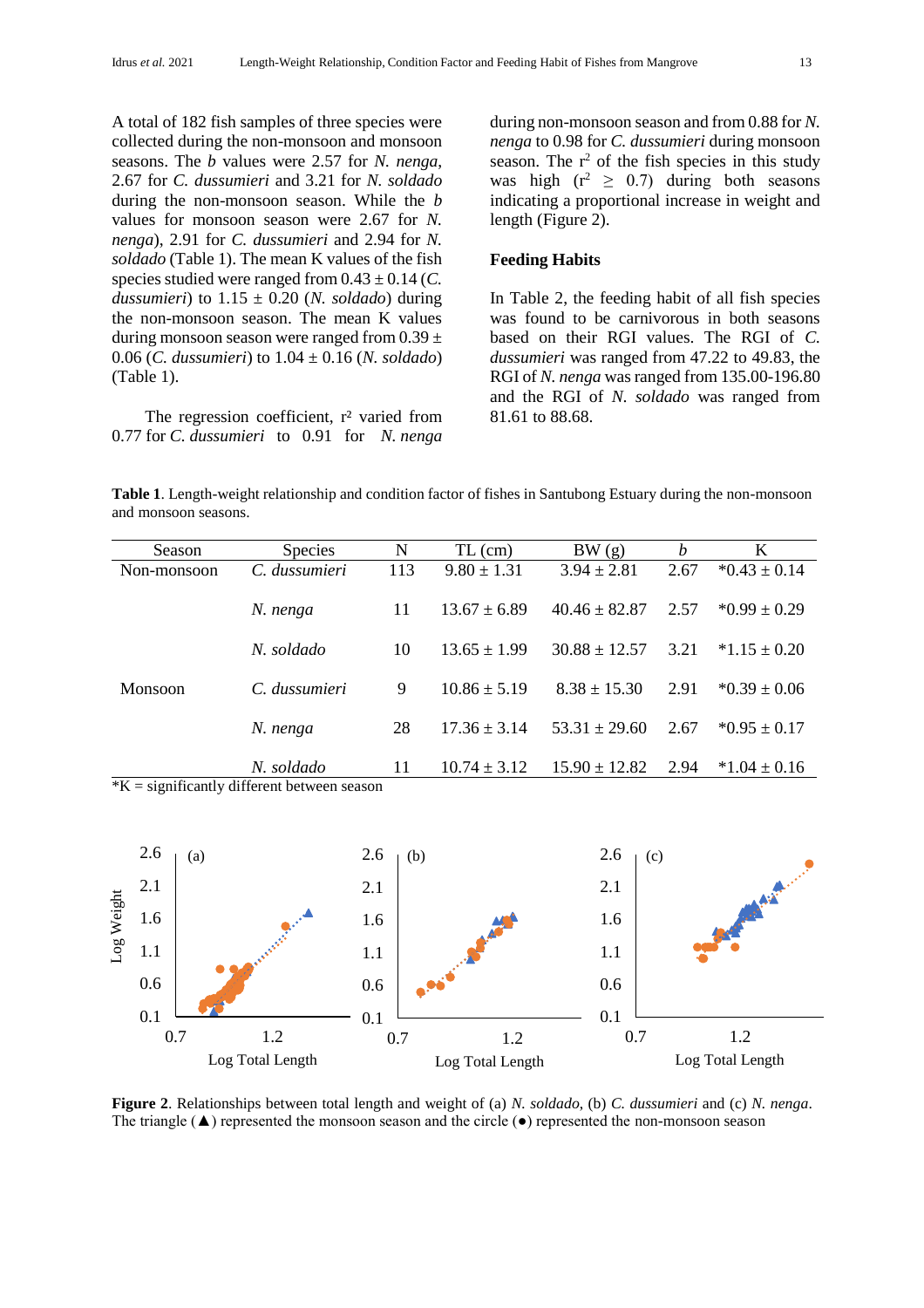

**Figure 3**. Frequency of food occurrence of three fish species during the monsoon and non-monsoon season

During the non-monsoon season, the highest frequency of food occurrence was gastropods (94 %) while worms, insect and fish were (56 %) (Figure 3). Meanwhile, during monsoon season, gastropods and insect were found to be in the highest frequency (95 %) while worms, fish, asteroidea, phytoplankton and bivalve were (70 %).

# **DISCUSSION**

#### **Length-weight relationship**

A total of 182 fish samples of three fish species were collected during non-monsoon and monsoon seasons. *C. dussumieri* was from the family of Engraulidae, *N. nenga* from the family of Ariidae and *N. soldado* from the family of Sciaenidae. These fish species are the common fish found at the mangrove estuary areas in Malaysia (Jalal *et al*., 2012, Nyanti *et al*., 2012, Hoque *et al.,* 2015, Kamal *et al.,* 2017). The common name for *C. dussumieri* is goldspotted grenadier anchovy, *N. nenga* is catfish and *N. soldado* is soldier croaker. Based on previous studies done on these species, the maturity size of *N. soldado* is approximately 18 cm (Carpenter and Niem, 1998), *C. dussumieri* is about 16 cm (Srinath, 2003) and Arius species is about 22.5 cm (Jalal *et al*., 2012). These indicated that the fishes caught in this Santubong estuary were mostly in juvenile stages as the study area is a mangrove area that acts as a breeding ground for many fishes (Kamal *et al*., 2017). Nyanti *et al*. (2012) stated that fish spend their early juvenile stages in mangrove as their nursery ground before moving into the sea to spend their juvenile and successive adult stages. The highest number of the catch was recorded during the non-monsoon season with a total of 134 while the lowest number of 48 was during the monsoon season. The low catch during monsoon season was believed to happen due to the large input of freshwater (high rain fall) into mangrove area that may increase the dilution effect of salinity to the mangrove area, hence, would change the fish fauna composition and species diversity too (Nyanti *et al*., 2012).

The growth pattern was measured based on the exponent *b* which is a measure of the robustness of the fish. The b values in this study were observed to fall within the range of 2.5-3.5 recorded by Basumatary *et al*. (2017). When the *b* value equals to 3, it implies isometric growth while a value above or below 3 suggests allometric growth (Alam *et al*., 2014). In this study, the *b* values showed no significant differences between seasons ( $p > 0.05$ ). The variation in slope may be associated with the sample size, life stages and environmental factors as stated by Datta *et al*. (2013). A high b value also reflects the overall condition of appetite and gonad content of the fish. The weight of fish increases when they make use of the food items that are available for growth and energy (Hamid *et al*., 2015). The b values may also differ significantly due to other reasons such as sex, growth phase, stomach contents, gonad development, preservation techniques, age and maturity stage (Hamid *et al*., 2015).

The Student's t-test showed that the *b* values of all fish species obtained during both seasons were significantly different from the theoretical ' $b = 3$ ' (p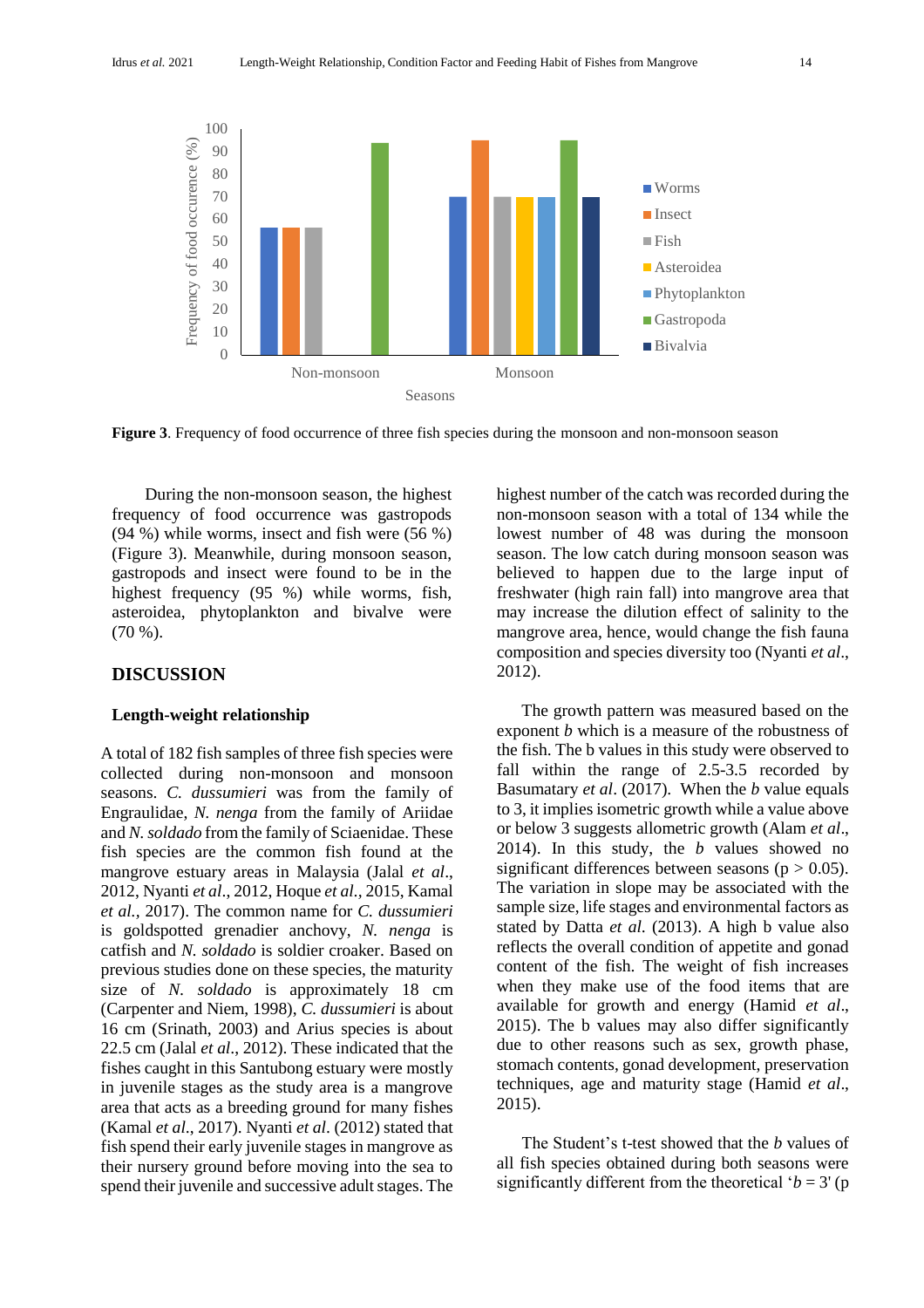$< 0.05$ ). This study involved three types of fish species and each species showed different type of growth. *C. dussumieri* and *N. nenga* were found to have negative allometric growth  $(b < 3)$  which they grew quicker in length than in weight in both seasons. A study conducted by Amin and Zafar (2004) in Bangladesh reported a comparable result showing allometric growth in *C. dussumieri*. Shingadia (2014) stated that LWRs were not constant over the year, varying with food availability and spawning period, while the parameter *b* is characteristic of the species and usually does not vary significantly the whole year. For *N. soldado*, it also showed a negative allometric during non-monsoon but showed a positive allometric during monsoon season. Generally, in this study the *b* values in both seasons showed that most of the fish species exhibited negative allometric growth which means that the length of fish increased more than their weight and the fish became slender and thinner as they increased in length, hence disobeying the cubic law. However, the *N. soldado* recorded a positive allometric growth during monsoon season indicating that the species became heavier as they grew longer (Ontomwa *et al*., 2018).

Overall, the highest value of  $r^2$  was shown by *C. dussumieri* during monsoon season and the lowest value also was shown by *C. dussumieri* during non-monsoon season. In this study, the  $r^2$ of the fish species was high ( $r^2 \ge 0.7$ ) during both seasons indicating a proportional increase in weight and length. This is similar with the other studies on different fish species from other water bodies (Koffi *et al.*, 2014). The *b* values and r<sup>2</sup> of *N. soldado* in this study is similar to the previous study on LWRs of *N. soldado* by Kamal *et al*. (2017) which recorded *b* value of 3.10 and  $r^2$  of 0.95. While the previous study of *C. dussumieri* by Mahapatra *et al*. (2015) recorded lower *b* value of 2.41 but similar  $r^2$  of 0.78 with this study. Ya *et al.* (2015) recorded higher *b* value of 3.29 and  $r^2$ of 0.97 for *N. nenga* compared to this study.

#### **Condition Factor**

When the  $K \ge 0.5$ , it indicates that the fish is in a healthy condition (Abdul *et al*., 2016). In this study, *N. soldado* and *N. nenga* were found to be in good condition. While the low K value for *C. dussumieri* indicating spawning periodicity of the fish (Shingadia, 2014). The low K values in particular times of the year might be influenced by the low

feeding intensity and degeneration of ovaries while high K values are associated to the high fat deposition preparing for spawning season (Shingadia, 2014, Abdul *et al*., 2016). The K values of our study for all fish species were significantly different between seasons ( $p < 0.05$ ) because K values could vary according to seasons depending on the environmental conditions (Ontomwa *et al*., 2010). The low K values could be attributed to stress-related factors such as the low availability of food and competition for resources. During the monsoon season, the mangrove shoreline is severely affected by erosion due to the constant heavy rainfall. This heavy rainfall may have brought a significant input of sewage from nearby villages, Demak Laut Industrial Park area, neighbouring agricultural and aquaculture activities at the eastern side of the mangrove and added extra pollutants into the water body. This substantial input of sewage could have affected the spawning ground, food sources and in extreme cases can cause fish kills and loss of mangrove area as stated by Nyanti *et al*. (2012). Most of the previous studies Kamal *et al*. (2017); Mahapatra *et al*. (2015); Ya *et al*. (2015) only examined the LWR study without conducting the study on their condition factors. Both of these parameters are equally important to be examined to fully understand about fish biology and ecology for their sustainable management and conservation.

## **Feeding habits**

To understand the food items and feeding habits of these fish species, a total of 56 stomach specimens from fish samples with standard length ranging from 5.50 to 28.00 cm were examined. Only 48 specimens were found with food items while 8 stomachs were empty and too small to be evaluated. This indicated that the fish examined in this study were mostly in the young or juvenile stage because younger fish had no full stomach while older fish had no empty stomach (Iyabo, 2014). In this study, the feeding habit is broadly categorised into carnivores. Typically, herbivorous fish demonstrates higher RGI value suggesting longer gut length which aids for digestion of cellulose cell wall. The RGI of 50-240, 80-400 and 400-2100 for carnivorous, omnivorous and herbivorous, respectively (Steinberg, 2018).

*N. soldado* is generally bottom dwellers. It feeds mainly on crustaceans, copepods, decomposed unidentified tissue and fishes (Jeyaraj *et al*., 2015). In this study, *N. soldado* was found to be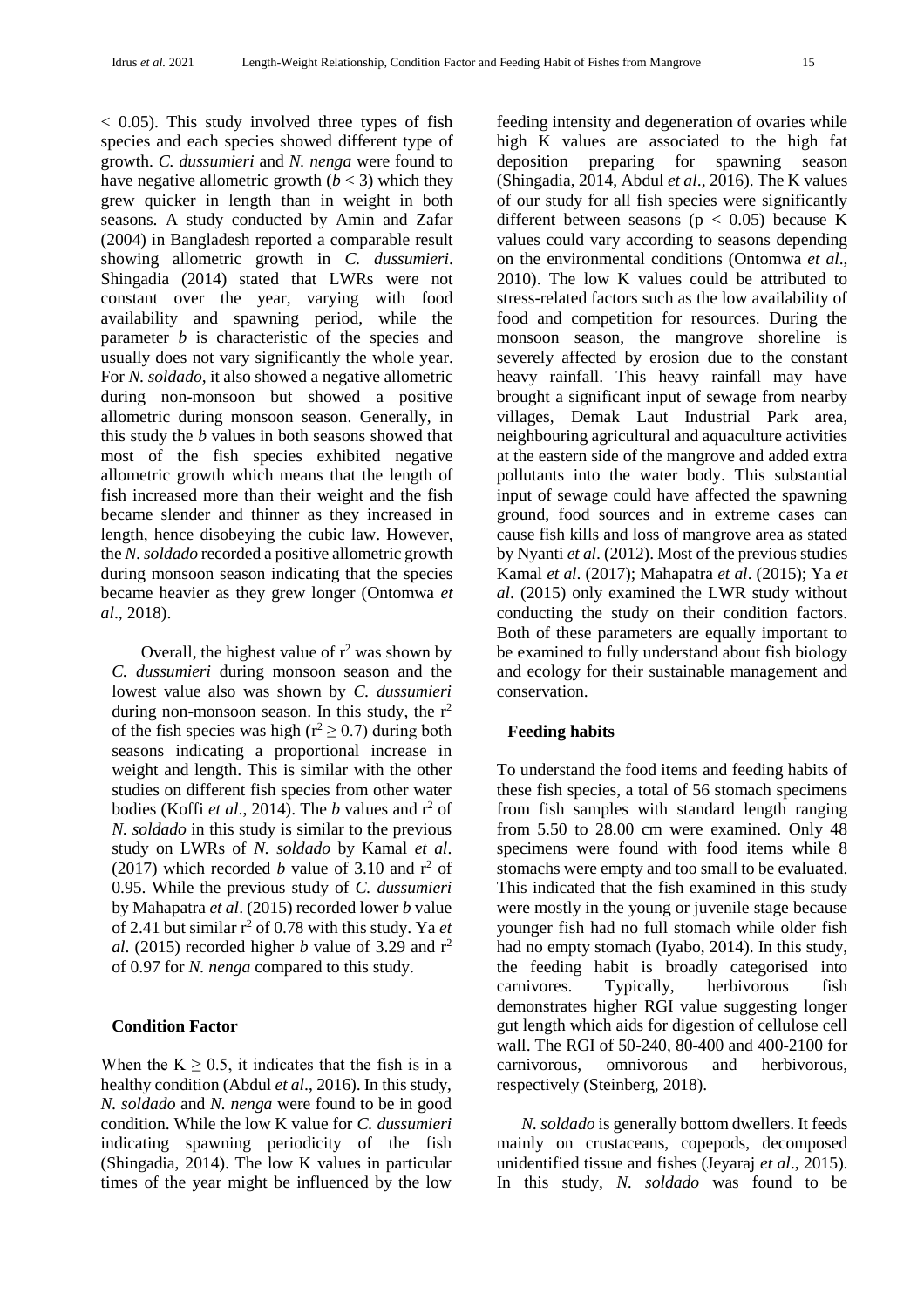carnivorous which tallied with a previous study done at Hooghly estuarine which also reported *N. soldado* as carnivorous (Chakraborty *et al*., 2004; Jeyaraj *et al*., 2015). As for *N. nenga*, it belongs to the Ariidae family that can be found in all stations as they are euryhaline and able to stay with a narrow range of dissolved oxygen and fluctuation of pH. This species has catholic food habits, feeding on materials ranging from domestic wastes to rotting carcasses (Jalal *et al*., 2012). In this study, *N. nenga* was found to be carnivorous. While for *C. dussumieri*, this species generally accepts a wide variety of temperature and salinity. They live in large schools in estuaries, bays and freshwater (Jalal *et al*., 2012). In this study, most of *C*. *dussumieri*'s gut content was empty so the feeding habit of *C. dussumieri* was unable to be determined based on their gut content due to their small body sizes. However, Froese and Pauly (2020a) characterised *C. dussumieri* as a carnivorous species which feeds on zooplankton, prawn and fish larvae, various zoobenthos, and isopods. The RGI of the *C. dussumieri* from both seasons (Table 2) also resembles the reported RGI of carnivores.

Based on the frequency of food occurrence, seven food items consisted of worms, insects, fish, gastropods, asteroidea, phytoplankton and bivalve were found in the stomach of the fishes (Figure 3). Based on the results, gastropods (shrimp juveniles) was the most dominant food items found and this may be due to the juveniles living mainly in estuaries, unlike the adults who live offshore and spawn in deeper waters (Kurniawan *et al*., 2020). Monsoon season recorded high variations of food items compared to nonmonsoon season. Kumar *et al*. (2015) stated that the seasonal fluctuations in abundance of the organisms that constitute the food of a species could influence the growth, condition, shoaling behaviour, migration and the fishery of fishes. *N. nenga* feeds mainly on gastropods during the nonmonsoon season and feeds on a variety of food during monsoon seasons. *N. soldado* on the other hand feeds mostly on the same type of food for both seasons. The wide array of food items found in the stomach of the fish indicates the constant availability of food within the study area. The diet of fishes in this study also showed that they have unspecialised feeding habit. This unspecialised flexible dietary habits are an optimal strategy for survival in habitat where food source is subject to fluctuation (Iyabo, 2014).

#### **CONCLUSION**

This study has provided baseline information on LWR, K and feeding habits of three fish species found in Santubong Estuary for the first time. The *b* values were in the expected range of 2.5-3.5 and no significant difference was found in *b* values between seasons. Most of the *b* values showed a negative allometric growth which might be attributed to environmental conditions and morphological characteristics of each species. K was generally close to 0.5 suggesting that almost all the species were surviving well in the river. This study suggests that the condition of fishes in Santubong Estuary is affected by seasonal variation. Therefore, it can be concluded that the Santubong Estuary offers optimum habitat conditions for the survival of *C. dussumieri, N. nenga* and *N. soldado*. More variability in food was observed during the monsoon season but no significant changes were recorded in the feeding behaviour of the species studied over both seasons. Thus, the study of LWR and K is a valuable approach that needs to be conducted together with feeding habit study so that detailed information on both biological and ecological aspects can be obtained for their sustainable management and development of conservation measures which will help to maintain the supply of these fishes as food source for both human and migrating birds in Santubong Estuary. The main limitations in the present study was that the sampling period did not extend over a full cycle of the year and the sample size may not be optimal for some of the species studied. Thus, future studies should consider the sex differentiation which might influence LWR and K of the fishes and expanding the study stations around the Santubong area. A study of heavy metals can also be included in future to assess the contamination level from the nearby industrial area.

# **ACKNOWLEDGEMENTS**

Authors extend their gratitude to Universiti Malaysia Sarawak (UNIMAS) and Ministry of Higher Education (MOHE) Malaysia for financial research support through RAGS grant E14099 F07 69 1320/2015(14). A big thank you is dedicated to all laboratory staffs from UNIMAS and local guides during the sampling and data analysis.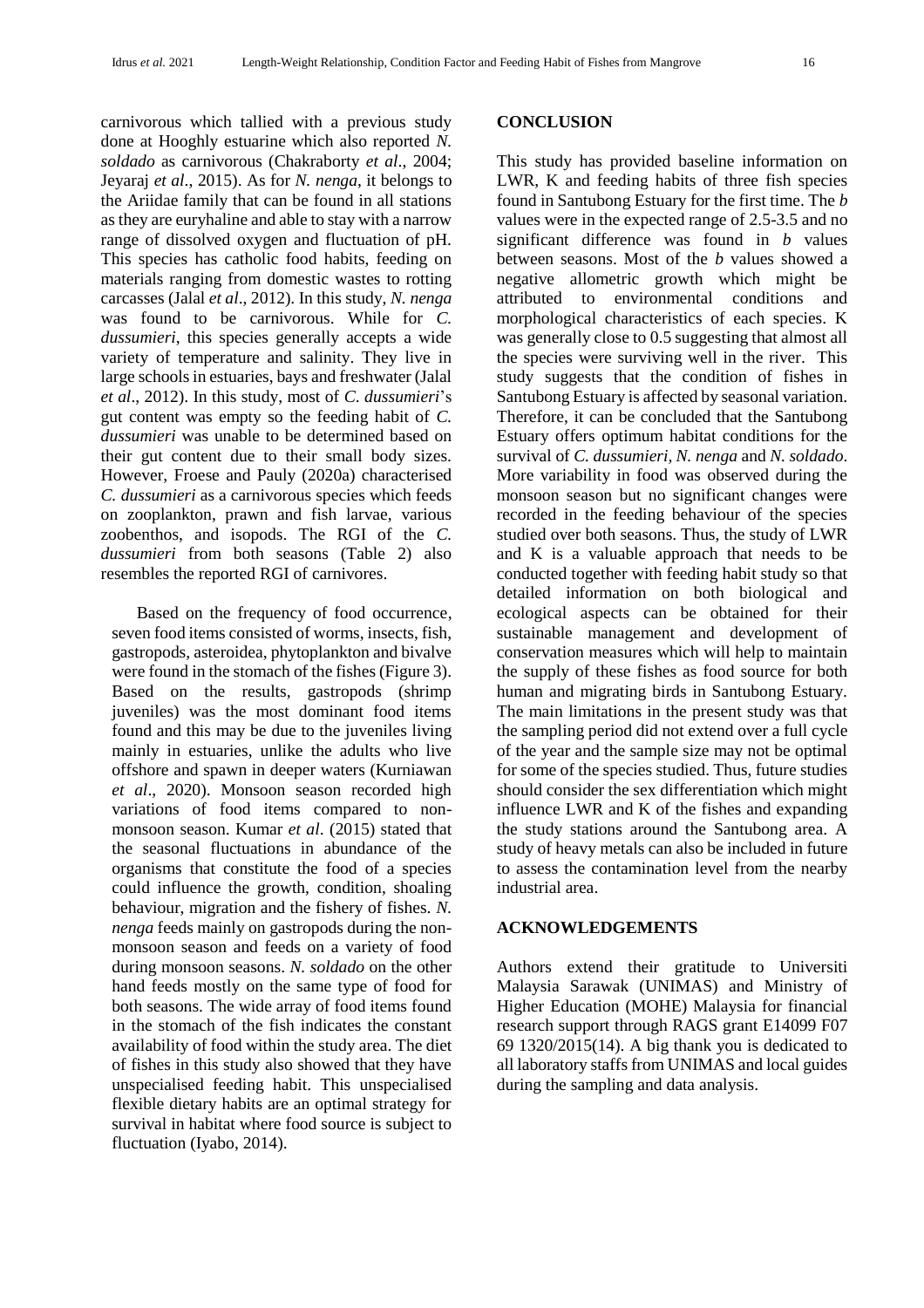#### **REFERENCES**

- Abdul, W.O., Tunde, O., Adekoya, E., Olajide, A. & Olowe, A. (2016) Length-weight relationship and condition factor of some commercial fish species in Ogun state coastal estuary, Nigeria. *Ife Journal of Agriculture*, 28(1): 1-10.
- Abobi, S.M. (2015). Weight-length models and relative condition factors of nine (9) freshwater fish species from the Yapei stretch of the White Volta, Ghana. *Elixir Applied Zoology*, 79: 30427-30431.
- Alam, M.M., Rahman, M. T. & Parween, S. (2014). Morphometric characters and condition factors of five freshwater fishes from Pagla River of Bangladesh. *International Journal of Aquatic Biology*, 2(1): 14-19.
- Amin, S. M. N., & Zafar, M. (2004). Studies on age, growth and virtual population analysis of *Coilia dussumieri* from the neritic water of Bangladesh. *Journal of Biological Sciences,* 4(3): 342-344.
- Basumatary, S., Choudhury, H. & Talukdar, B. (2017). Length-weight relationships (LWRs) of four freshwater fish species from the Brahmaputra and Barak River basins, northeast India. *Journal of Applied Ichthyology*, 34: 208-209.
- Carpenter, E.C. & Niem, E.C. (1998). FAO species identification guide for fishery purposes. The living marine resources of the Western Central Pacific. Rome: FAO.
- Chakraborty, S., Ghosh, S. & Bhattacharyya, D. (2004). Lipid profiles of Bhola Bhetki (*Nibea soldado*) organs. *Journal of Oleo Science*, 53: 367- 70.
- Datta, S., Kaur, V., Dhawan, A. & Jassal, G. (2013). Estimation of length-weight relationship and condition factor of spotted snakehead *Channa punctata* (Bloch) under different feeding regimes. *SpringerPlus*, 2: 436.
- Fauziyah, F., Nurhayati, Bernas, S., Putera, A., Suteja, Y. & Agustiani, F. (2019). Biodiversity of fish resources in Sungsang estuaries of South Sumatra. IOP Conference Series: *Earth and Environmental Science*, 278: 012-025.
- Froese, R. & Pauly, D. (2020a). Species of *Coilia dussumieri in FishBase*. Retrieved from https://www.fishbase.se/summary/Coiliadussumieri.html
- Froese, R. & Pauly, D. (2020b). Species of Nemapteryx nenga in FishBase. Retrieved from https://www.fishbase.se/summary/25385
- Froese, R. & Pauly, D. (2020c). Species of *Nibea soldado* in FishBase. Retrieved from [https://www.fishbase.se/summary/Nibea](https://www.fishbase.se/summary/Nibea-soldado.html)[soldado.html](https://www.fishbase.se/summary/Nibea-soldado.html)
- Hamid, M.A., Mansor, M. & Siti-Azizah, M. N. (2015) Length-weight relationship and condition factor of fish populations in Temengor reservoir: Indication of environmental health. *Sains Malaysiana*, 44(1): 61-66.
- Hoque, M.M., Kamal, A.H., Idris, M.H., Ahmed, O., Saifullah, A.S.M. & Billah, M. (2015). Status of some fishery resources in a tropical mangrove estuary of Sarawak, Malaysia. *Marine Biology Research*, 11(8): 1-13.
- Huang, F., Liu, M., Yu, L. & Liu, S. (2018). Lengthweight relationships of five fish species from the Nujiang River (Salween basin), southwest China. *Journal of Applied Ichthyology*, 34: 698–699.
- Iyabo, U.B. (2014). Length weight relationship, condition factor and diet composition of brycinus nurse (Characiformes: Alestidae) in a tropical flood river basin. *Continental Journal of Fisheries and Aquatic Science*, 8(1): 25–34.
- Jalal, K.C.A., Yunus, K., Arshad, A.B., Ara, R. & Rahman, M. F. (2012). Diversity and distribution of fishes in tropical estuary Kuantan, Pahang, Malaysia. *Pakistan Journal of Biological Sciences*: PJBS, 15: 576-82.
- Jeyaraj, N., Suhaila, A., Divya, L., Baskaran, N., Santhanam, P. & Ravikumar, S. (2015). Foraging behavior patterns of four selected commercially important fish species in Kasaragod district, northwest part of Kerala. *Indo-Asian Journal of Multidisciplinary Research*, 1: 38-44.
- Kamal, A.H., Idris, M.H., Rajaee, A. & Siddique, M.A.M. (2017). Length–weight relationships of three fish species from a tropical mangrove estuary of Sarawak, Malaysia. *Journal of Applied Ichthyology*, 33 (1): 1-3.
- Kamelan, T.M., Berté, S., Kouamélan, E.P. & N'Douba, V. (2014). Length-weight relationships and condition factor of fish species from Taï National Park Basins, Côte d'Ivoire. *Journal of Biodiversity and Environmental Sciences*, 5(2): 18-26.
- Kahraman, A., Göktürk, D. & Aydin, E. (2014). Lengthweight relationships of five fish species from the Sakarya River, Turkey. *Annual Research & Review in Biology*, 4(15): 2476-2483.